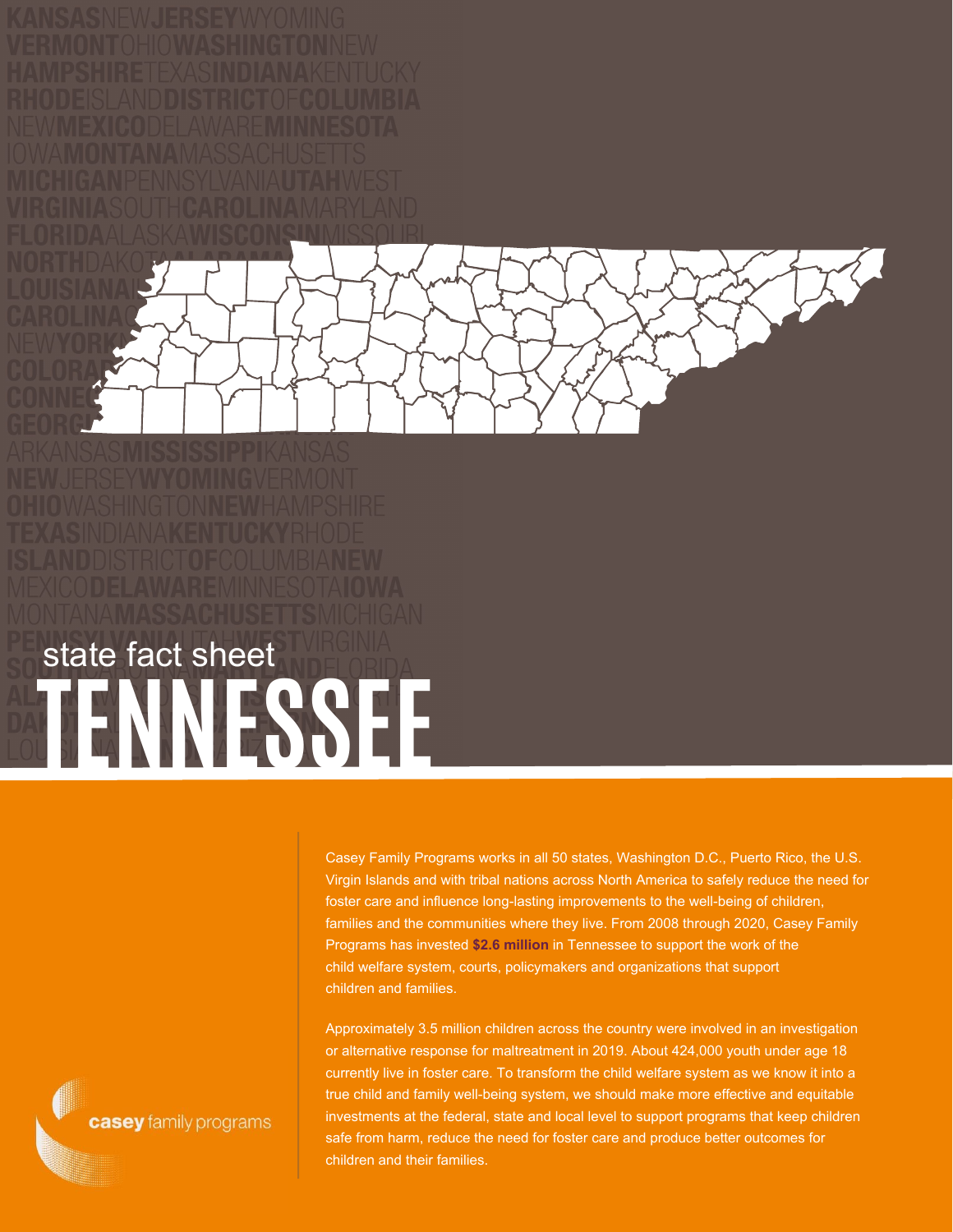We talk about a "foster care system," but the goal is to create a child and family well-being system that prevents abuse and neglect and helps every child grow up safely in his or her own family whenever possible. Rather than waiting for maltreatment to occur, we can improve the safety of children who have come to the attention of child protective services by helping their families with evidence-based and promising practices.

Across Tennessee in 2019, approximately:



Most states currently are limited to using the bulk of the \$9.8 billion in dedicated federal child welfare funding only for services related to foster care. The Family First Prevention Services Act of 2018 and the Family First Transition Act of 2019 provide states with the historic opportunity to invest federal funding to support preventive services, including substance abuse, mental health and parental skill training, so more children can remain safely at home. States and tribes now have access to new federal prevention resources to help keep children safe from harm in the first place by helping strengthen their families.

How federal child welfare funding is currently aligned in Tennessee\*:

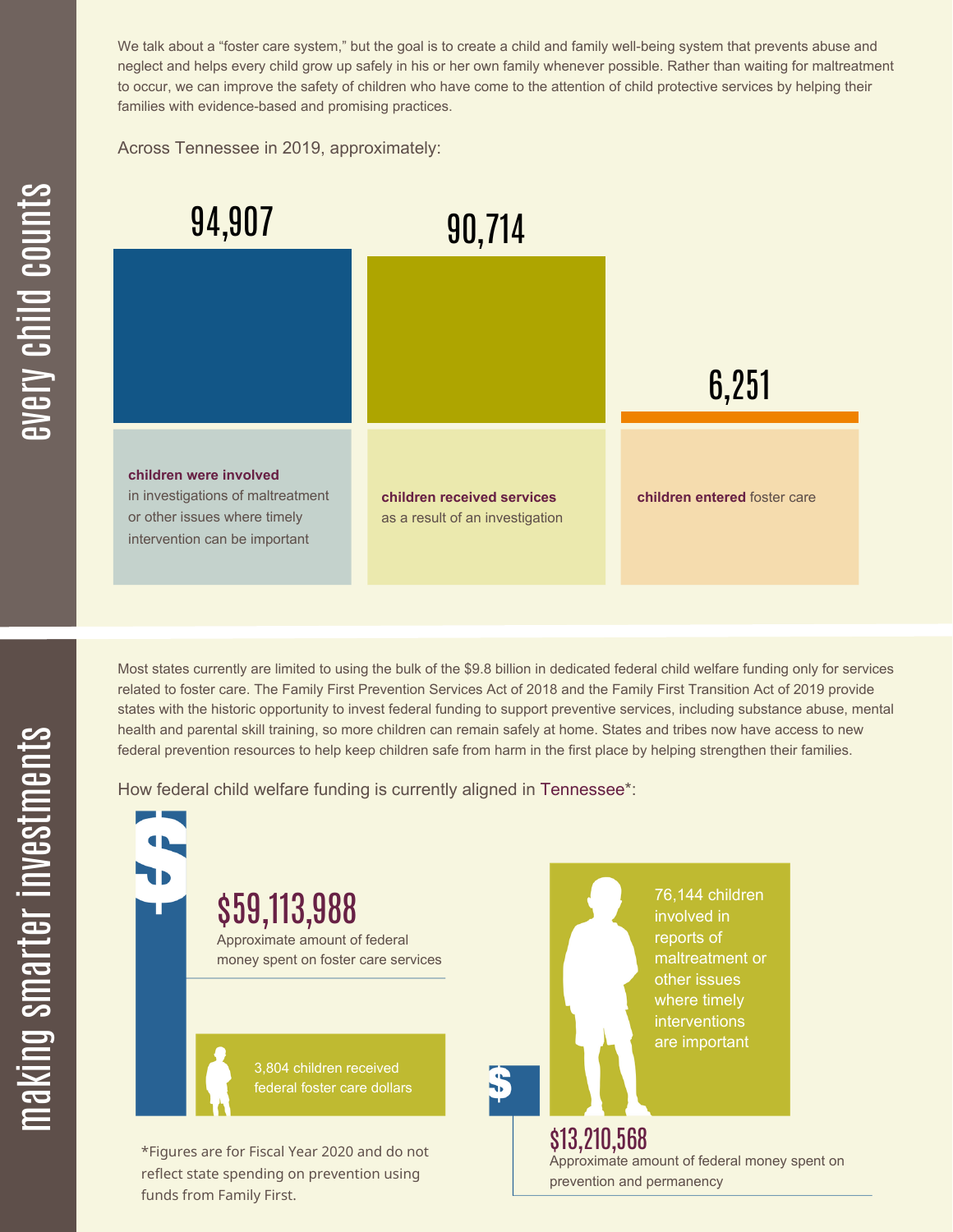$\overline{\phantom{1}}$  $\overline{\mathbf \Theta}$  $\overline{\mathbf{C}}$ <u>pin</u>  $\overline{\mathbf{C}}$  $\overline{\mathbf{C}}$  $\equiv$ 

> $\overline{\mathbf{c}}$  $\overline{\phantom{0}}$  $\boldsymbol{\mathcal{O}}$ a  $\overrightarrow{\mathbf{e}}$

 $\overline{\mathbf{C}}$  $\leq$  $\overline{\mathbf{C}}$  $\overline{\mathsf{Z}}$  $\overline{\mathbf{C}}$ 

 $\equiv$ 

 $\overline{\phantom{0}}$  $\blacksquare$ 

t<br>B

mily

Safety and effective response go hand in hand. Most children enter foster care due to neglect and other reasons — not because of physical or sexual abuse. In Tennessee, providing targeted and effective interventions as soon as possible, including by accessing new federal resources provided under the Family First Prevention Services Act and the Family First Transition Act, can safely allow children to remain with their families and thrive.

Reasons children in Tennessee enter foster care:



\*"Other" includes parental substance abuse, child substance abuse, child disability, child behavior problems, parent death, parent incarceration, caretaker inability to cope, relinquishment or inadequate housing.

What happens to children who end up in foster care? Most are safely reunited with their own family or extended family. A significant number are adopted. Under the Family First Prevention Services Act, communities can more easily invest in helping more children to grow up in safe, stable families by providing appropriate and timely services prior to the need for removal, or after they return home or have been adopted.

Among children in Tennessee who exited foster care in 2019:



97% of

do not

children in

**Tennessee** 

experience

occurrence of

maltreatment

a repeat

within six

months

Numbers may not equal 100% due to rounding. \*"Other" includes transferred to another agency, ran away or died.